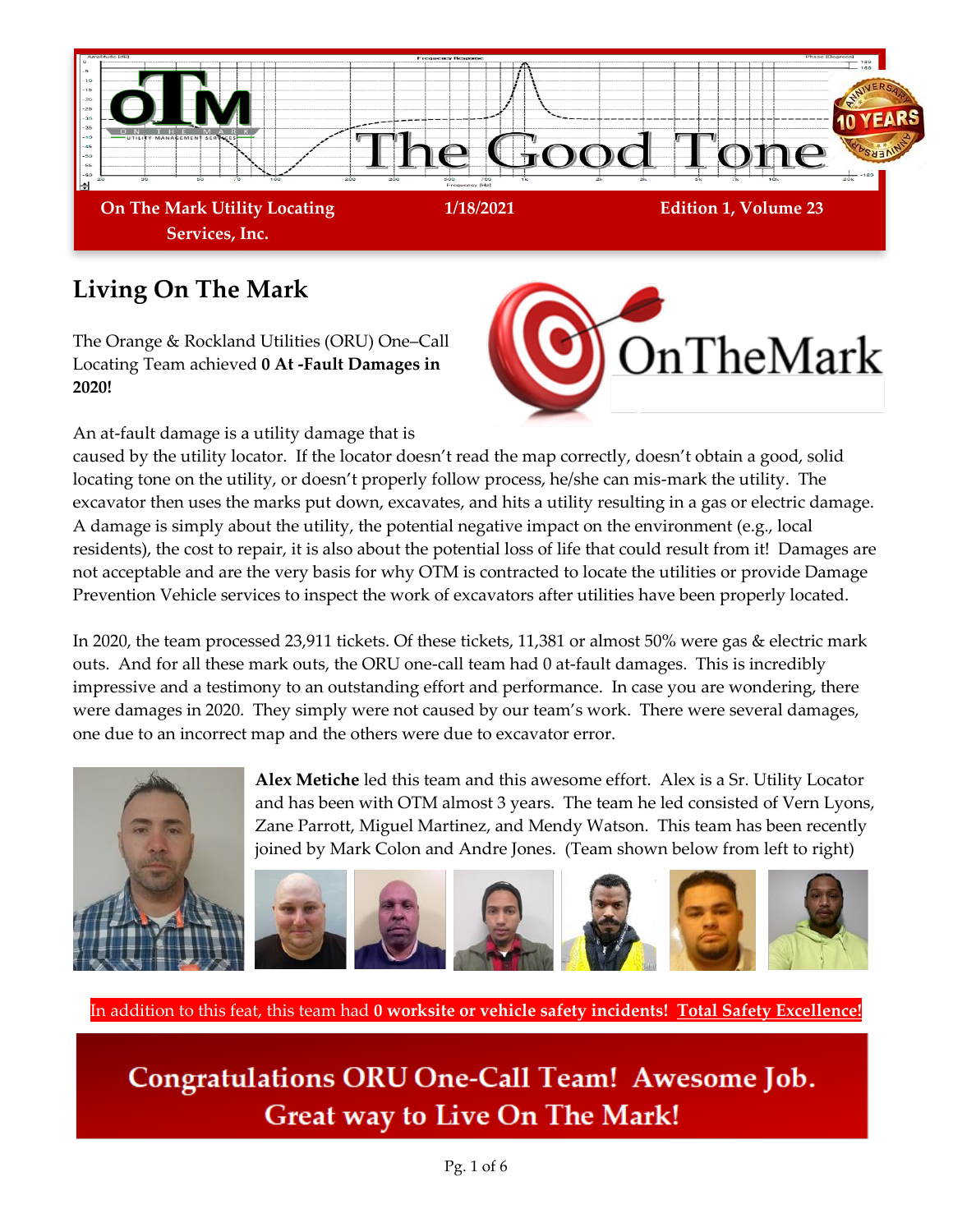Training & Development and employee growth is important to OTM and our growth. We like to recognize and celebrate our colleagues' achievements. Please join us in congratulating the following employees for completing Northeast Gas Association (NGA) Operator Qualification Tasks

# GROWTH **RAINING & DEVELOPMENT**



**Tom Farrell**  Sr. Private Utility Locator Task 21 - Line Locating Task 70 – Ab Op Conditions Task 85 – Meter Assembly



**Chad Irwin**  RG&E One-Call Locator Task 21 - Line Locating Task 70 - Abnormal Operating Conditions



**Andre Jones**  ORU One-Call Locator Task 21 - Line Locating Task 70 - Abnormal Operating Conditions



**Alex Metiche** ORU One-Call Supervisor Task 21 - Line Locating Task 70 - Abnormal Operating Conditions



**Joe Piccarreto** RG&E One-Call Locator Task 21 - Line Locating Task 70 – Ab Op Conditions Task 22B – 3rd Party Dam



**Mendy Watson** ORU One-Call Locator Task 70 - Abnormal Operating Conditions

Damage Insp



**Daniel Sasu** DPV Supervisor Task 06B – Atmospheric Corrosion Inspection Task 85 – Meter Assembly

### **NEW OTM Safety Team**

The company has put together a safety team called "Occupational Safety & Health (OSH) Team". The Team consist of Lisa O'Neal, Rob Polimeni, Chris Lofton and Wayne Coleman. The Team's mission is to assure a safe and healthy workplace for all Field and Office employees. More information will be coming.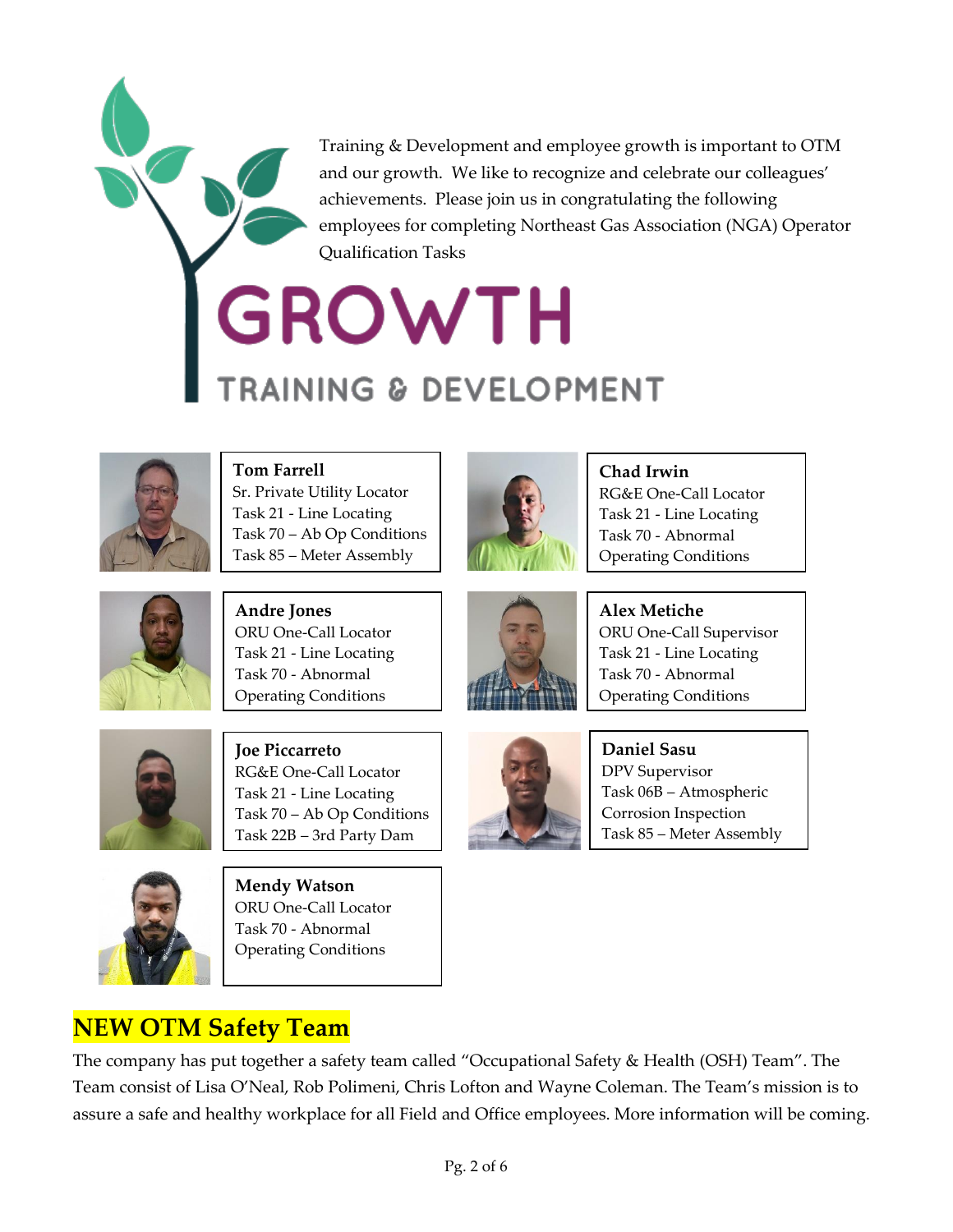## **Dream With Us**

So many people today want to own their own business. So many have dreams of a prosperous future 'doing their own thing' or 'working for themselves'. I remember when I was a young adult and dreamed this same dream. After 26 years at Eastman Kodak Company in many different jobs and roles, I thank God that my dream never died but for a season, a 26-year season, I dreamed the Kodak dream. I knew the dream that George Eastman dreamed of enriching people's lives through pictures and memories. By allowing myself to dream George's dream, I joined millions of others to make that dream a reality. Kodak was an iconic global business whose name became synonymous with taking pictures of precious life moments like when your child was born, when you were married, when your child graduated from high school or college, or when you bought your 1st home.

8 years ago, I met with Wayne at his home in Henrietta and he not only shared with me the OTM business, but he shared the dream of OTM. The dream was that one-day OTM would be a great company providing a broad portfolio of utility management services like private locating, 811 one-call locating, cathodic protection systems, gas leak survey, damage prevention vehicles, and many other services. I saw it in my mind's eye. While this company at the time was just three owners that worked after their RG&E workdays and on weekends, I believed the vision that this would be a great business. Shortly thereafter I joined OTM and started dreaming.

In the bible book of James 2:17 it says, ' So also faith by itself, if it does not have works, is dead'. The meaning of this as applied to dreaming is that dreaming by itself isn't enough. One must work in accordance to their dream. And over time and in time, with God's grace that dream may become a reality. Over the past 7 years, I have also learned that just as I was willing to dream with Wayne, Sam, and Gary, we still need others to join us, to dream with us, and to work in accordance to this dream.

I remember when we hired our 1st employee, Adam Banks, to work on our Monroe County Water Authority's fire hydrant inspection program. Shortly thereafter, we hired Lisa O'Neal to be a dispatcher for the Damage Prevention Vehicle (DPV) Avangrid program. Over the years, we have added other dreamers including, we pray, you!

By dreaming with us, do you give up on your own dream(s)? No, not at all. You may do as I did and simply defer it while you learn, grow, and develop yourself. So, dream with us. Together we can make our vision – to become a global leader in the utility management services - a reality. We can have lots of fun and a great time doing it!

If you really want to dream with us a little more, read the next article on Vision.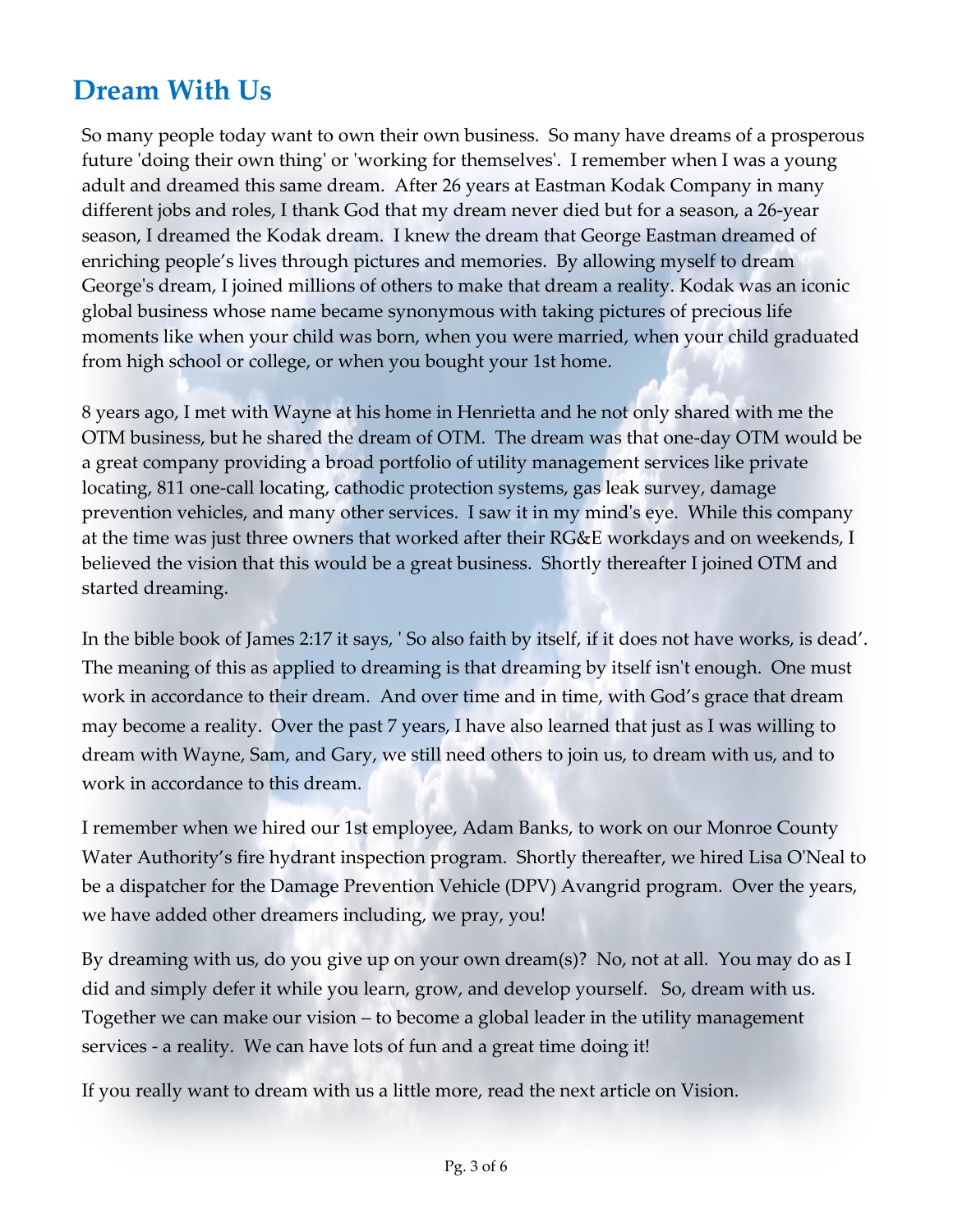# **Vision**

The year is 2031 and OTM has just moved into its new 15,000 sq. ft. headquarters in Rochester, New York. Everyone is so excited about the move and the future of the company. The company has just eclipsed the \$100MM in sales mark in 2030 and this is before securing their 1<sup>st</sup> multi-million-dollar, multi-year utility management contract in the mid-West.

The new CEO has now fully taken control of the company and its leadership. She did a small restructuring of her leadership team by adding a couple of new persons to the already impressive team put in place by John Bryant. John has now joined the other OTM owners and the 12-person board of directors chaired by Wayne Coleman. This combined team of the board and the executive management is well positioned to move this company successfully into the future.



Well, OTM has come a long way in the past years. They have office locations and operations in Buffalo, Syracuse, Albany, Pennsylvania, Virginia, Kentucky, Atlanta, Georgia, and Florida. The company now has over 650 employees and has a portfolio that covers one-call locating, private locating, gas leak survey, corrosion inspection, cathodic protection system design/implementation/management,

damage prevention vehicles, meter reading, and a host of other services. They innovated the use of sUAS or drone technology in the utilities & survey industry and lead in market share in this service area. They are also the largest private utility locating company and damage prevention vehicle service provider in the nation.

More impressive that OTM's geographical footprint growth and financial performance, which is incredible in and of itself, it is fundamental values starting with putting people first. OTM employees are ambassadors of the company, its values, and culture. They simply love this company, their fellow employees, the work they do, and their clients. The people are treated very well. They lead the northeastern area in terms of best work environment and employee satisfaction. They have won Best Workplace for the past 3 years! This could be in part due to them leading the region in competitive pay and benefits. It is hard to believe that they have the best pay and benefits and yet are still so very profitable as a company.

Last but not least, OTM is one of the most philanthropic company's in the nation. Although not the biggest in gross sales, their charitable contributions are significant. Last year alone, they donated \$1MM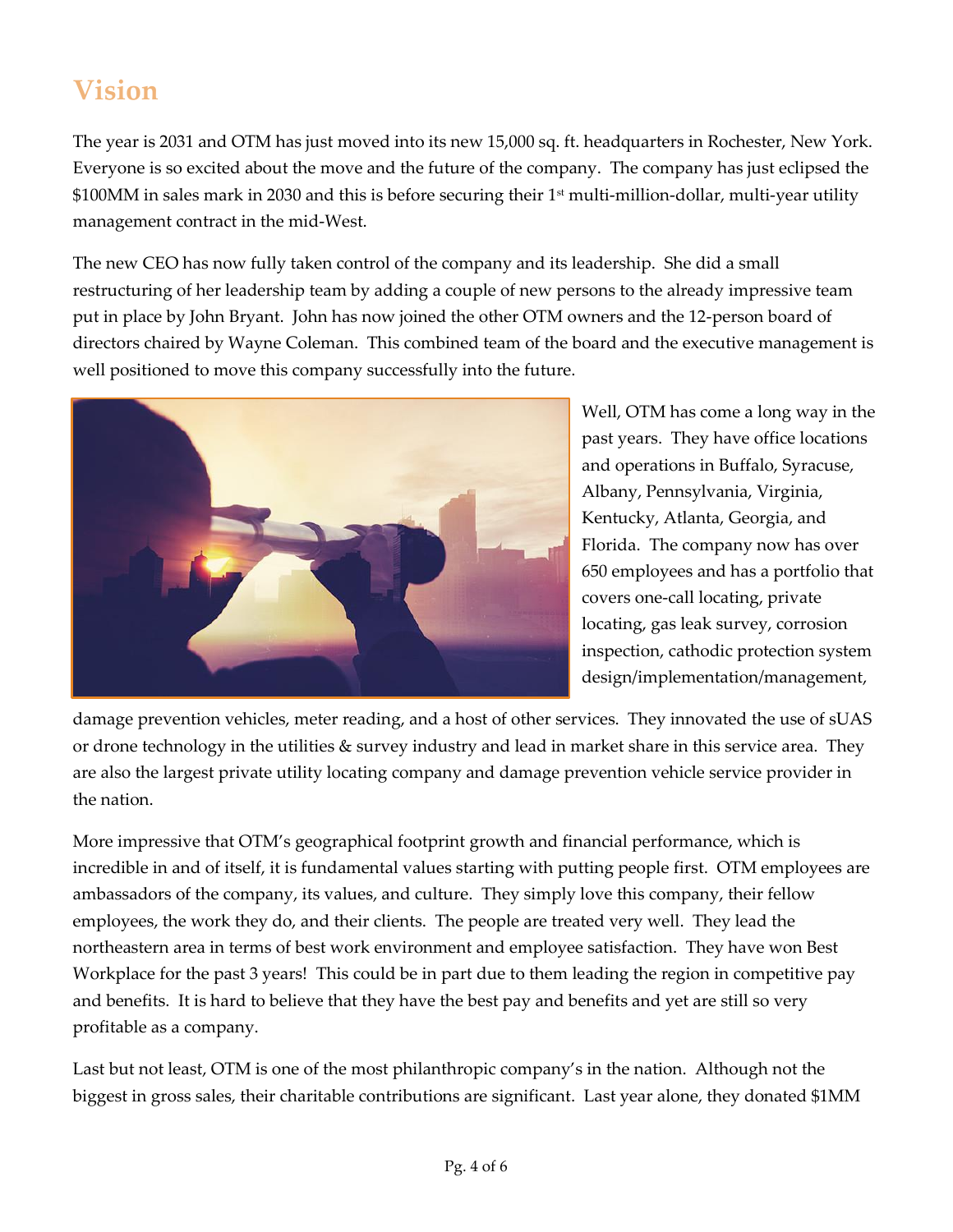to local and national organizations across the areas where they operate. More impressive than this, is the acts of generosity done by their employees in various organizations like the United Way.

God has truly blessed this company and this company is a blessing to its clients, its employees, and the communities that it operates in.



#### **2020 Performance Reviews**

All employees should have received an email notification on your annual performance review. The online performance review tool has been available through iSolved since 1/1/2021. You as the employee have the ability to evaluate your own work performance. This year we have made it optional, however, beginning next year it will be a requirement for all employees to evaluate their own work performance. This will open the path for a good conversation between the employee and the supervisor, in reference to your work performance. All performance reviews are to be completed by January 29, 2021.

#### **2021 Performance Goals**

During your performance review this is also the time to be able to set goals for the upcoming year. What do you want to accomplish this year? What skills do you want to develop? Is there another department I can train in? These are just some questions you can ask yourself. This is the time to take a look at what you want for yourself and set that path with your supervisor through your performance goals.

#### **HRA Contact Information**

We are now officially in a new benefit year and as such we are now using the HRA to complement our current plan. If you have any questions or need any assistance, please do not hesitate to contact Danielle Dimicheli. Her contact information is below.

> Danielle Dimicheli – HRA Point of Contact [ddimicheli@bene-care.com](mailto:ddimicheli@bene-care.com) 585-347-1300 ext 129

We ask that you only contact Danielle for HRA questions, any other benefits questions, please contact Julie Varela and she will guide you on who to contact.